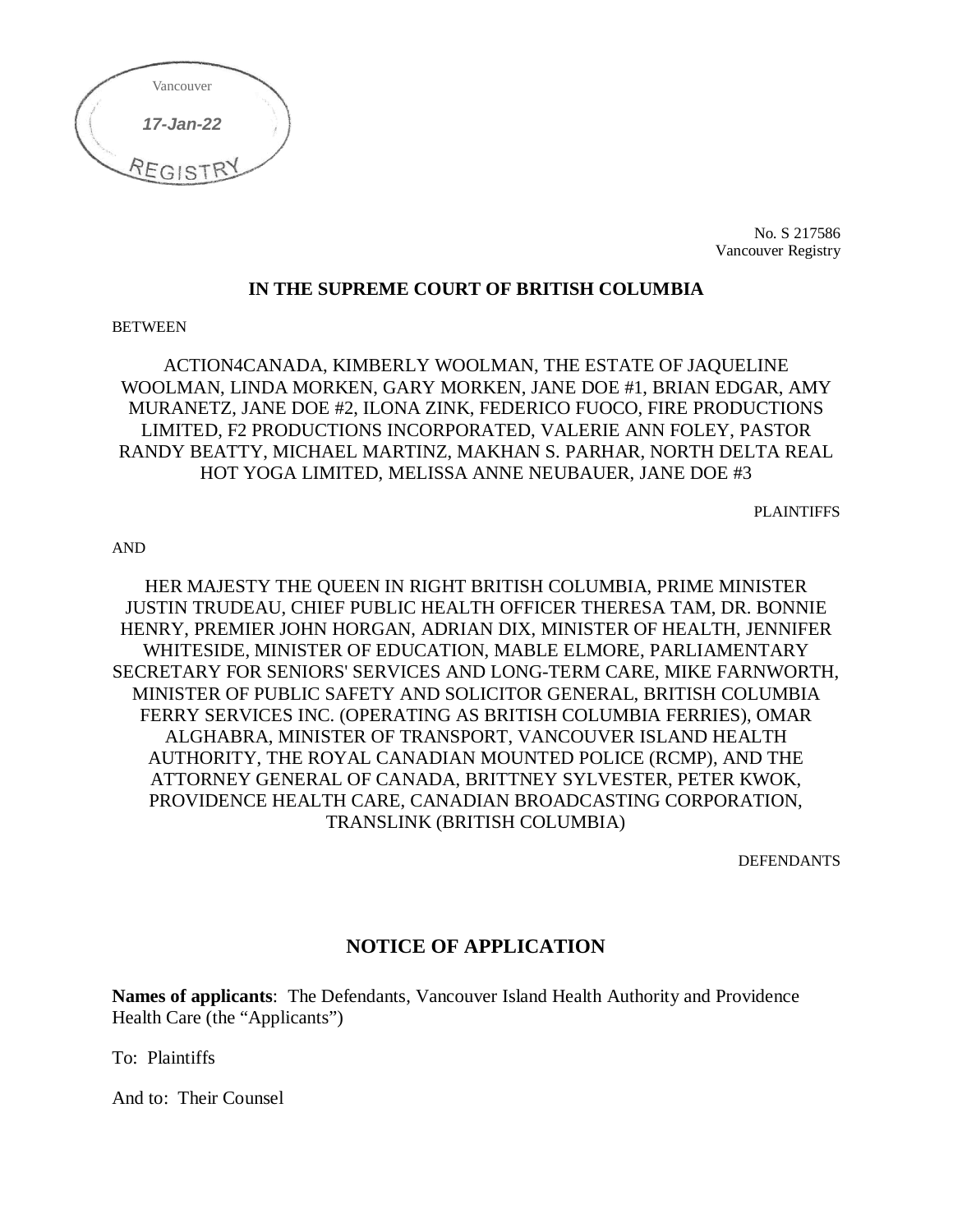And to: Her Majesty the Queen in Right British Columbia, Dr. Bonnie Henry, Premier John Horgan, Minister of Health, Jennifer Whiteside, Minister of Education, Mike Farnworth, Minister of Public Safety and Solicitor General

And to: Their counsel

TAKE NOTICE that an application will be made by the applicants to the presiding judge or master of the courthouse at 800 Smithe Street, Vancouver, British Columbia, **by Microsoft Teams**, on 3/Feb/2022 at 10:00 am for the orders set out in Part 1 below.

## **Part 1: ORDERS SOUGHT**

- 1. An order striking the whole of the Plaintiffs' notice of civil claim filed in this matter on August 17, 2021, without leave to amend; and,
- 2. Costs

# **Part 2: FACTUAL BASIS**

- 1. On August 17, 2021, the Plaintiffs filed a 391-page notice of civil claim (the "Claim") that attempts to challenge the scientific and legal basis for the entirety of British Columbia and Canada's response to the COVID-19 pandemic. Part 1 of the Claim contains over 1,300 paragraphs and sub-paragraphs.
- 2. The Plaintiffs have named numerous defendants: Her Majesty the Queen in Right of the Province, the Attorney General of Canada, Prime Minister Justin Trudeau, Chief Public Health Officer Theresa Tam, Dr. Bonnie Henry, Premier John Horgan, Adrian Dix, Minister of Health, Jennifer Whiteside, Minister of Education, Mable Elmore, Parliamentary Secretary for Seniors' Services and Long Term Care, Mike Farnworth, Minister of Public Safety and Solicitor General, British Columbia Ferry Services Inc. (operating as British Columbia Ferries), Omar Alghabra, Minister of Transport, Vancouver Island Health Authority, the Royal Canadian Mounted Police (RCMP), and the Attorney General of Canada, Brittney Sylvester, Peter Kwok, Providence Health Care, Canadian Broadcasting Corporation, and TransLink (British Columbia).
- 3. The Claim is a prolix and convoluted document that is replete with groundless accusations against public bodies and public officials, inflammatory language, and conspiracy theories.
- 4. The Claim characterises the COVID-19 pandemic as a "false pandemic" that was "designed and implemented for improper and ulterior purposes, at the behest of the WHO, controlled and directed by Billionaire, Corporate, and Organizational Global Oligarchs" such as Bill Gates in order to "install a New World (Economic) Order" (Part 1, paras. 155, 283). Bill Gates is not a party to this proceeding.
- 5. The Applicants filed their response to civil claim on October 14, 2021 in which they deny the entirety of the Claim and assert that it ought to be struck.

## **Part 3: LEGAL BASIS**

6. The Plaintiffs' Claim is deficient in form and substance. It is a scandalous, frivolous, and vexatious pleading that fails to meet the basic requirements for pleadings and is an abuse of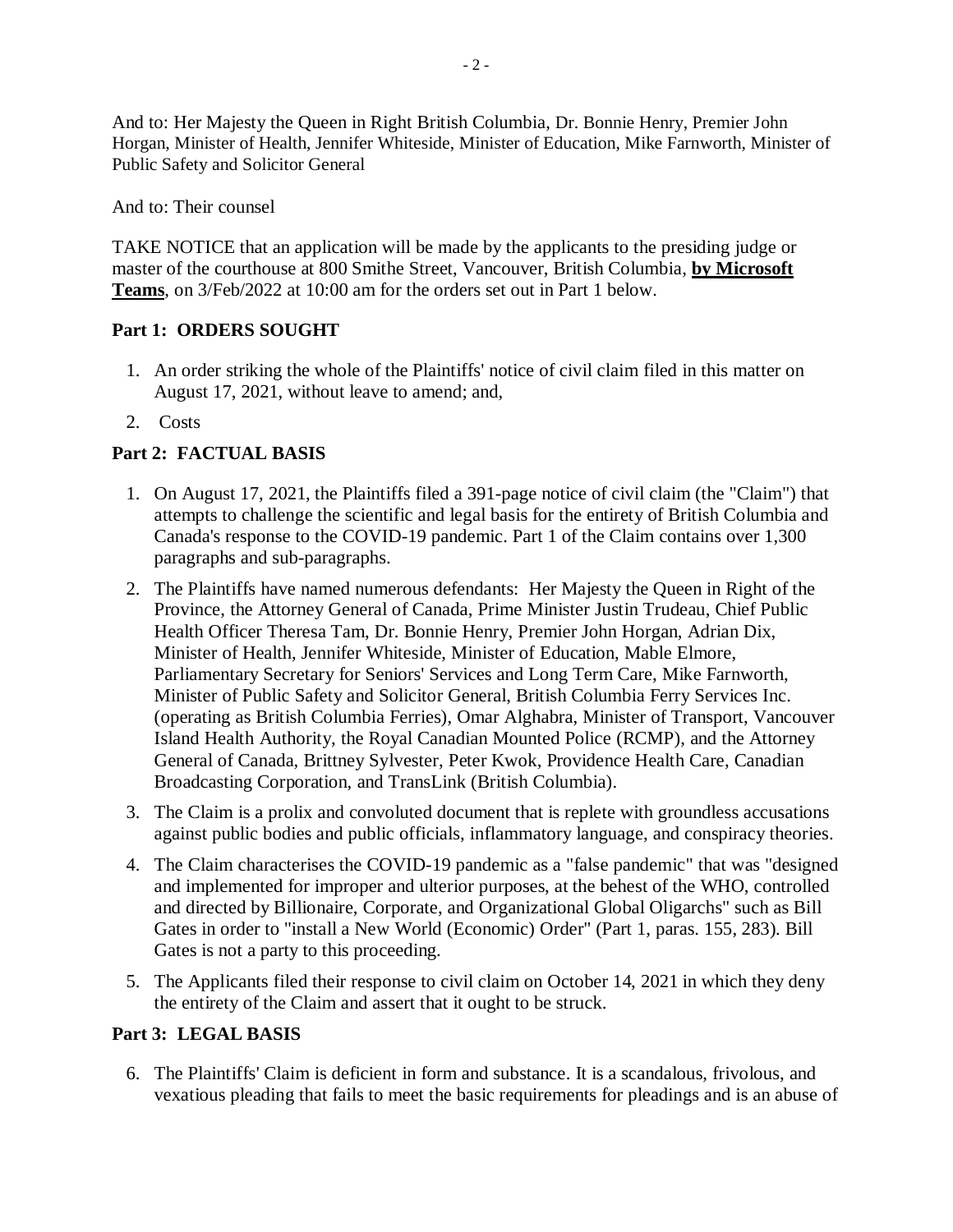the Court's process. The Claim should be struck in accordance with Rule 9-5(1) of the Supreme Court Civil Rules, without leave to amend.

#### **Pleadings Generally**

7. *Supreme Court Civil Rule* (the "*Rules*") 3-1 provides, in part:

### **Contents of notice of civil claim**

(2) A notice of civil claim must do the following:

- (a) set out a concise statement of the material facts giving rise to the claim;
- (b) set out the relief sought by the Plaintiff against each named defendant;
- (c) set out a concise summary of the legal basis for the relief sought;

…

- (g) otherwise comply with Rule 3-7. [emphasis added]
- 8. Rule 3-7 provides, in part:

### **Pleading must not contain evidence**

(1) A pleading must not contain the evidence by which the facts alleged in it are to be proved.

# …

### **Pleading conclusions of law**

(9) Conclusions of law must not be pleaded unless the material facts supporting them are pleaded. …

## **General damages must not be pleaded**

(14) If general damages are claimed, the amount of the general damages claimed must not be stated in any pleading. …

9. The function of pleadings is to clearly define the issues of fact and law to be determined by the court. The plaintiff must state, for each cause of action, the material facts. Material facts are those facts necessary for the purpose of formulating the cause of action. The defendant then sees the case to be met and may respond to the plaintiff's allegations in such a way that the court will understand from the pleadings what issues of fact and law it will be called upon to decide.

*Homalco Indian Band v. British Columbia,* [1998] B.C.J. No. 2703 (S.C.), para. 5

10. As the Court of Appeal recently held in *Mercantile Office Systems Private Ltd. v. Worldwide Warranty Life Services Inc*., 2021 BCCA 362, para 44:

> None of a notice of claim, a response to civil claim, and a counterclaim is a story. Each pleading contemplates and requires a reasonably disciplined exercise that is governed, in many instances in mandatory terms, by the Rules and the relevant authorities. Each requires the drafting party to "concisely" set out the "material facts" that give rise to the claim or that relate to the matters raised by the claim. None of these pleadings are permitted to contain evidence or argument.

## **Application to Strike**

11. Rule 9-5(1) provides:

#### **Scandalous, frivolous or vexatious matters**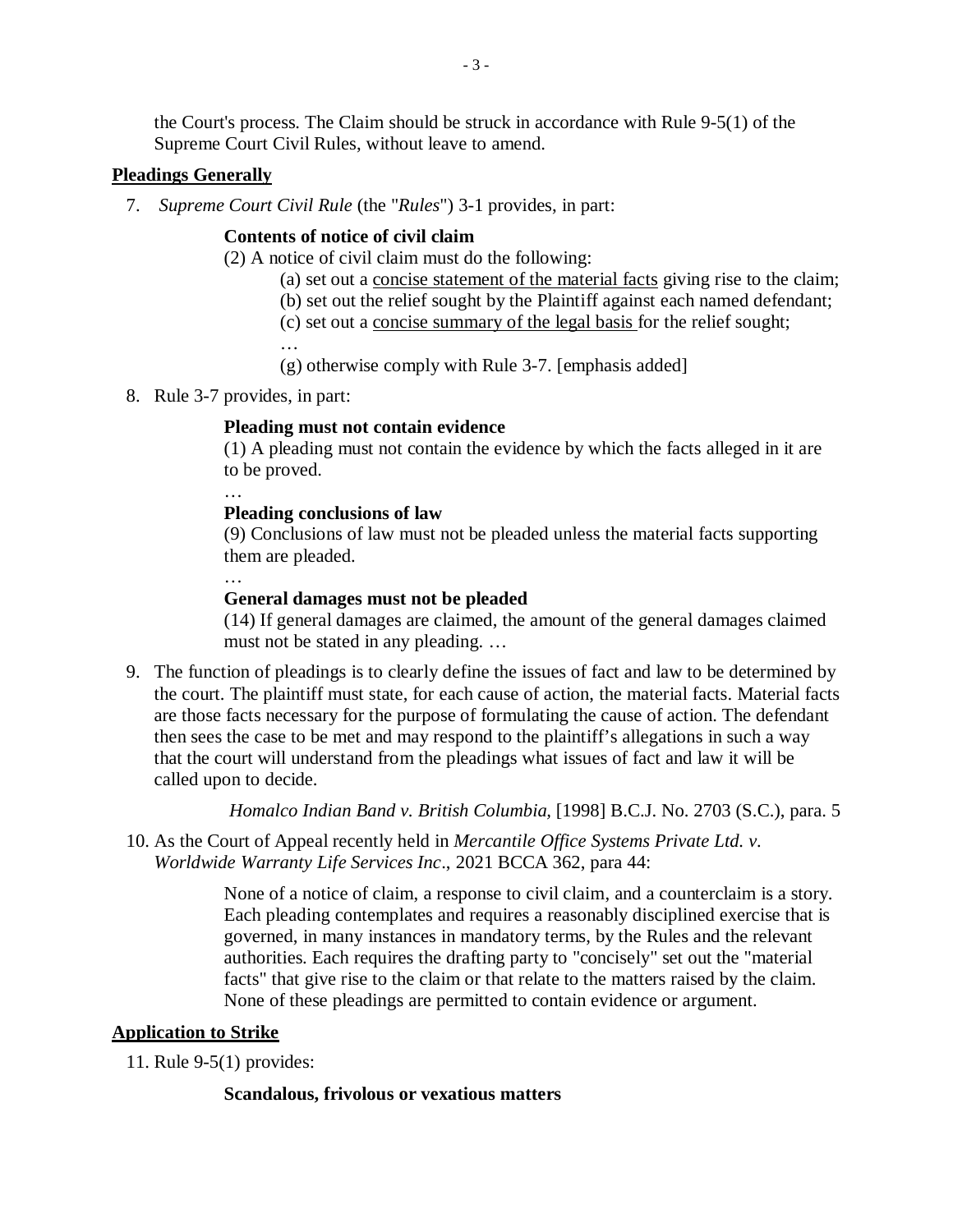- (1) At any stage of a proceeding, the court may order to be struck out or amended the whole or any part of a pleading, petition or other document on the ground that
	- (a) it discloses no reasonable claim or defence, as the case may be,
	- (b) it is unnecessary, scandalous, frivolous or vexatious,

- (d) it is otherwise an abuse of the process of the court ...
- 12. A pleading may be struck under Rule 9-5(1) if it is plain and obvious that the pleading contravenes any of Rule 9-5(l)(a) through (d).

*Knight V. Imperial Tobacco Canada Ltd,* 2011 SCC 42 at para. 17

13. Evidence is inadmissible on an application under Rule 9-5(l)(a) but may be considered on an application under the remaining paragraphs of Rule 9-5(1). The Applicants rely on subparagraphs  $9-5(1)(a)(b)$  and (d).

### **Rule - 9-5(l)(a)-The Notice of Civil Claim Discloses No Reasonable Claim**

- 14. The Claim is premised upon non-justiciable questions and relies heavily upon international treaties, Criminal Code provisions, and unknown causes of action that are incapable of disclosing a reasonable cause of action for the purposes of Rule 9-5(1)(a).
- 15. For example, the Plaintiffs petition the Court for declarations pertaining to questions of science, public health, and conspiracy theories that are not justiciable, including:
	- a. "A Declaration that the science, and preponderance of the scientific world community, is of the consensus that: a) masks are completely ineffective in avoiding or preventing transmission of an airborne, respiratory virus such as SARSCoV-2 which leads to COVID-19" (Part 2, para. 312(1));
	- b. "A Declaration that the declared rationales and motives, and execution of COVID Measures, by the WHO, are not related to a bona fide, nor an actual "pandemic", and declaration of a bona fide pandemic, but for other political and socio-economic reasons, motives, and measures at the behest of global Billionaire, Corporate and Organizational Oligarchs" (Part 2, para. 302);
	- c. "A Declaration that administrating medical treatment without informed consent constitutes experimental medical treatment" (Part 2, para. 321);
	- d. "A Declaration that the unjustified, irrational, and arbitrary decisions of which businesses would remain open, and which would close, as being "essential", or not, was designed and implemented to favor mega-corporations and to de facto put most small businesses and activities out of business" (Part 2, para. 307); and
	- e. "A Declaration that the measures of masking, social distancing, PCR testing, and lockdowns of schools in British Columbia, by the Respondents, are: a) not scientifically, or medically, based; b) based on a false, and fraudulent, use of the PCR test, using a threshold cycle of 43-45 cycles in that once used above the 35 threshold cycles, of all the positives it registers, 96.5%, are "false positives", resulting in an accuracy rate, as a mere screening test, of 3.5% accuracy" (Part 2, para. 311).

<sup>…</sup>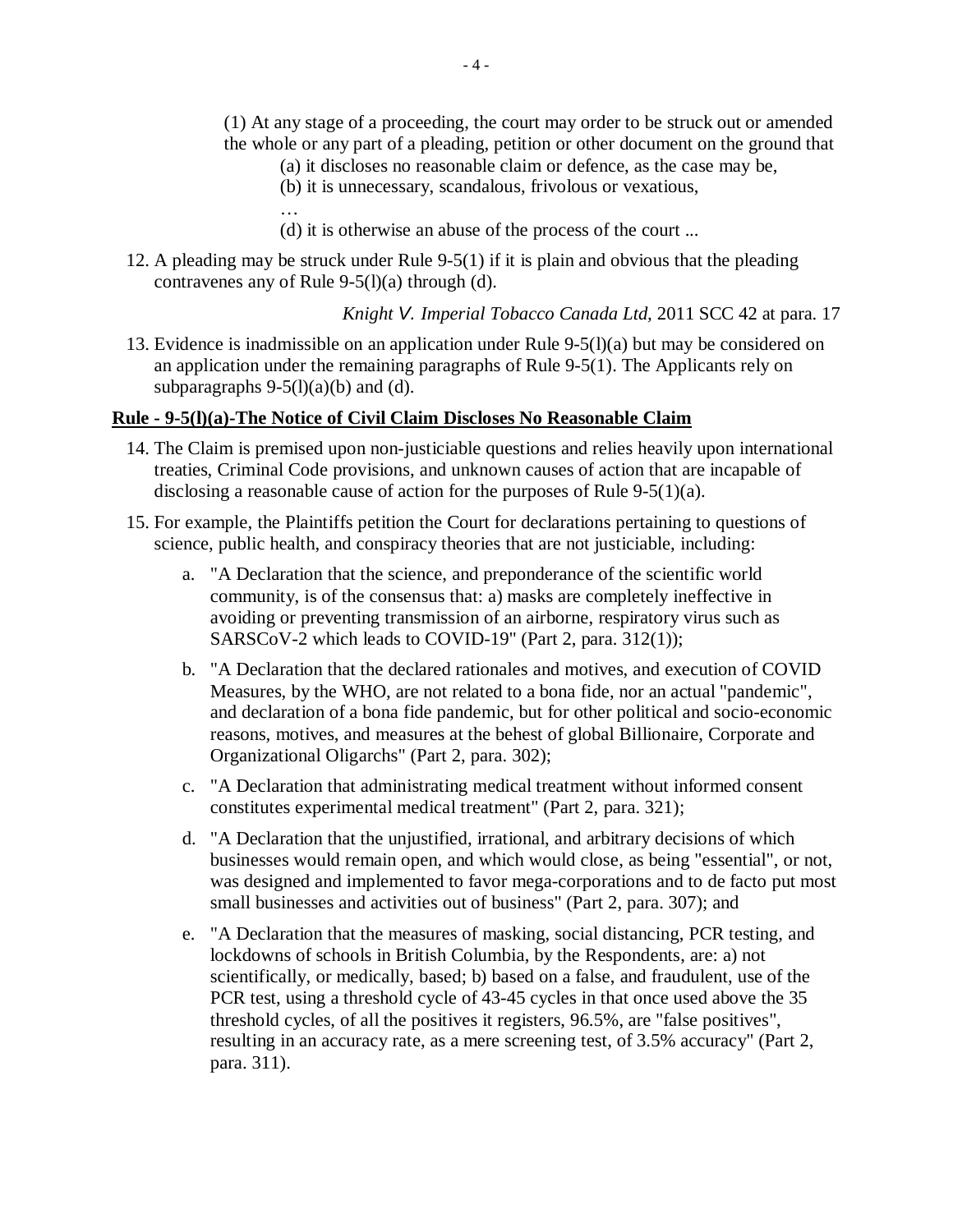- 16. The Plaintiffs allege numerous violations (and non-violations) of the Criminal Code that are not properly raised in a civil action (*Simon v. Canada*, 2015 BCSC 924, para. 45); including:
	- a. "Crime[s] against humanity under the Criminal Code of Canada" (Part 1, para. 299; Part 3, para. 333);
	- b. "Medical experimentation" that constitute "Criminal act<sup>[s]</sup> ... pursuant to the War Crime and Crimes against Humanity Act" (Part 2, para. 292(a));
	- c. "Criminal extortion" (Part 1, para. 261);
	- d. "The 'extra' suicides and drug over-doses undisputedly tied to Covid-measures constitutes criminal negligence causing death" (Part 1, para. 264);
	- e. "Criminal vaccine experiments causing horrific damage to innocent children in India, Pakistan, Africa and other developing countries" (Part 1, para. 21 l(a));
	- f. A Declaration that failure and/ or refusal to comply with Provincial Covid Measures does not constitute a "common nuisance" contrary to s.180 of the Criminal Code or constitute "obstruct peace officer" contrary to s. 129 of the Criminal Code (Part 2, para. 323(f)).
- 17. The Plaintiffs allege numerous violations of international legal instruments, unwritten constitutional principles, and causes of action unknown to law that are not actionable in Canadian courts (*Li v. British Columbia*, 2021 BCCA 256, paras. 107-109; *Toronto v. Ontario*, 2021 SCC 34, para. 5), including the following:
	- a. "Vaccine mandates violate 'The Universal Declaration of Bioethics and Human Rights', the Nuremberg Code, professional codes of ethics, and all provincial health Acts." (Part 1, para. 260);
	- b. "Administering medical treatment without informed consent constitutes experimental medical treatment contrary to the Nuremberg Code and Helsinki Declaration of 1960" (Part 1, para. 299; Part 3, para. 333);
	- c. "Vesting an indefinite emergency power in [various defendants] constitutes constitutional violation of 'dispensing with Parliament, under the pretense of Royal Prerogative', contrary to the English Bill of Rights (1689) as read into our unwritten constitutional rights through the Pre-Amble of the Constitution Act, 1867" (Part 2, para. 295; Part 3, para. 336);
	- d. "The declared state of emergency, and measures implemented thereunder contravene" … "the same parallel unwritten constitutional rights, enshrined through the Pre-Amble of the Constitution Act, 1867" (Part 1, para. 283( $\,$ c $\,$ )(iv);
	- e. "[T]hat (solitary confinement) isolation/quarantine of asymptomatic children" violates the "Convention against Torture and Other Cruel, Inhuman or Degrading Treatment or Punishment (the "Torture Convention") and the Convention on the Rights of the Child'' (Part 2, para. 311 ( e ); and
	- f. "The COVID Measures taken by both Trudeau, Horgan, Farnworth, Dix, Whiteside, and Henry, and their respective governments, … constitute a constitutional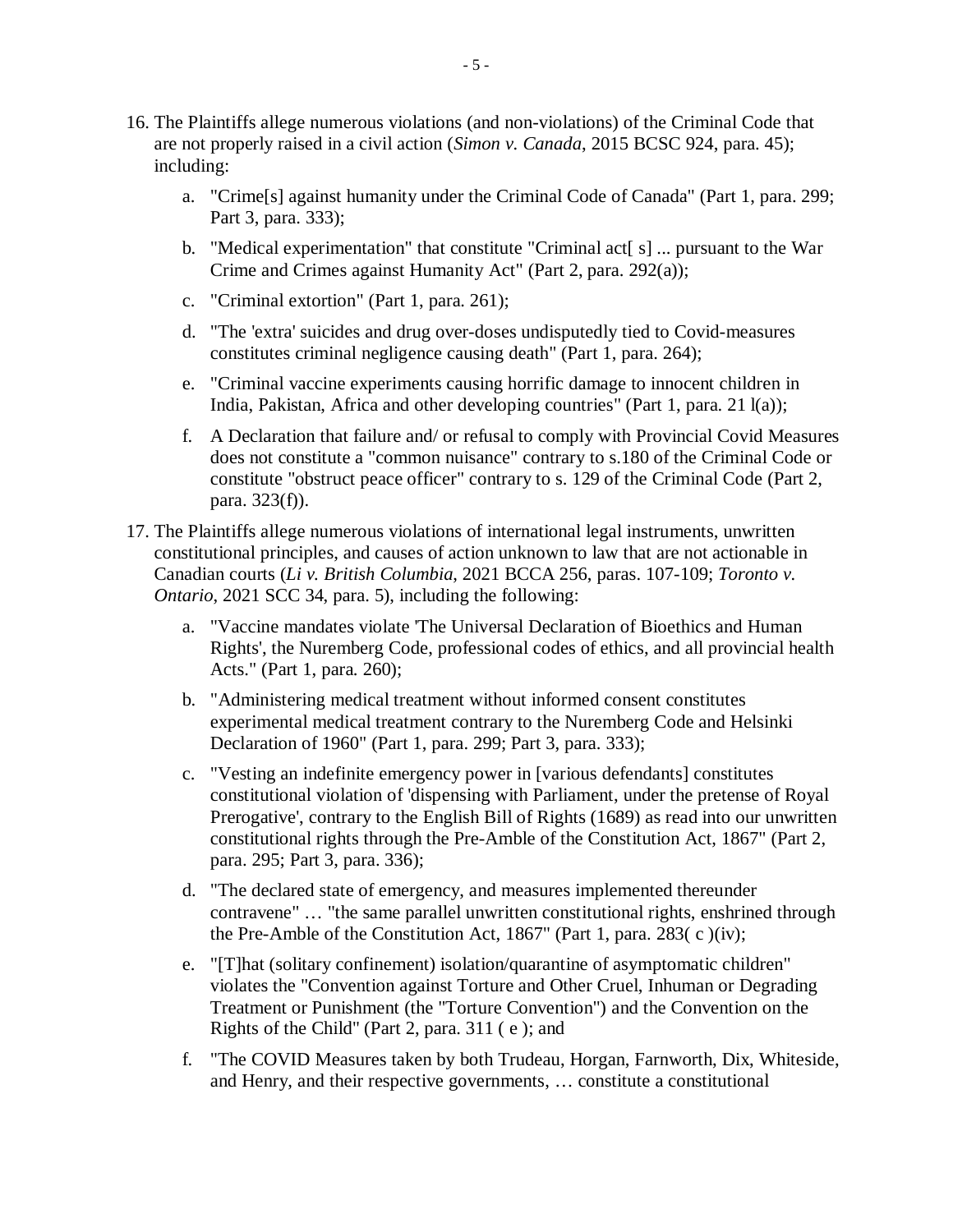violation of the abdication of the duty to govern" (Part 2, para. 296; Part 3, para. 326).

- 18. To the extent that the Claim attempts to plead causes of action that are known to law, such as breaches of Charter rights or the separation of powers, the Claim fails to set out material facts which, if true, support these claims.
- 19. The general rule that facts pleaded should be accepted as true for the purposes of a strike application does not apply in a "case like this where the notice of civil claim is replete with assumptions, speculation, and in some instances, outrageous allegations. The law is clear that allegations based on assumption and speculation need not be taken as true."

*Willow v. Chong,* 2013 BCSC 1083, para. 19 *See, also, Simon v. Canada,* 2015 BCSC 924 ["*Simon*"], para. 54

20. The Plaintiffs have failed to plead the concise statement of material facts that is necessary to support any complete cause of action. The Charter claims are inextricably bound up in a prolix, argumentative, and wildly speculative narrative of grand conspiracy that is incapable of supporting a viable cause of action. It is impossible to separate the material from the immaterial, the fabric of one potential cause of action or claim from another, or conjecture and conspiracy from asserted facts.

> *Fowler v. Canada (Attorney General),* 2012 BCSC 367, para. 54 *Simon, supra,* paras 54-59

21. It is plain and obvious that the Claim, as pleaded, fails to disclose a reasonable cause of action.

#### **9-5(l)(b) The Notice of Civil Claim is Scandalous, Frivolous and Vexatious**

#### *Scandalous and Embarrassing*

22. A pleading is scandalous if it does not state the real issue in an intelligible form and would require the parties to undertake useless expense to litigate matters irrelevant to the claim.

*Gill v. Canada,* 2013 BCSC 1703 ["*Gill*"], para. 9

23. A claim is also scandalous or embarrassing if it is prolix, includes irrelevant facts, argument or evidence, such that it is nearly impossible for the defendant to reply to the pleading and know the case to meet. Pleadings that are so prolix and confusing that it is difficult, if not impossible, to understand the case to be met, should be struck.

> *Gill, supra* para. 9 *Strata Plan LMS3259 v. Sze Hang Holding Inc.,* 2009 BCSC 473, at para. 36 *Kuhn v. American Credit Indemnity Co.,* [1992] B.C.J. No. 953 (S.C.)

- 24. The Claim is a scandalous pleading because it is prolix, confusing, and nearly impossible to respond to:
	- a. The 391 page Claim attempts to plead dozens of causes of action and Charter breaches and seeks over 200 declarations. It is, as a result, nearly impossible to know the case to be met.
	- b. The Claim contains extensive passages of completely irrelevant information, including: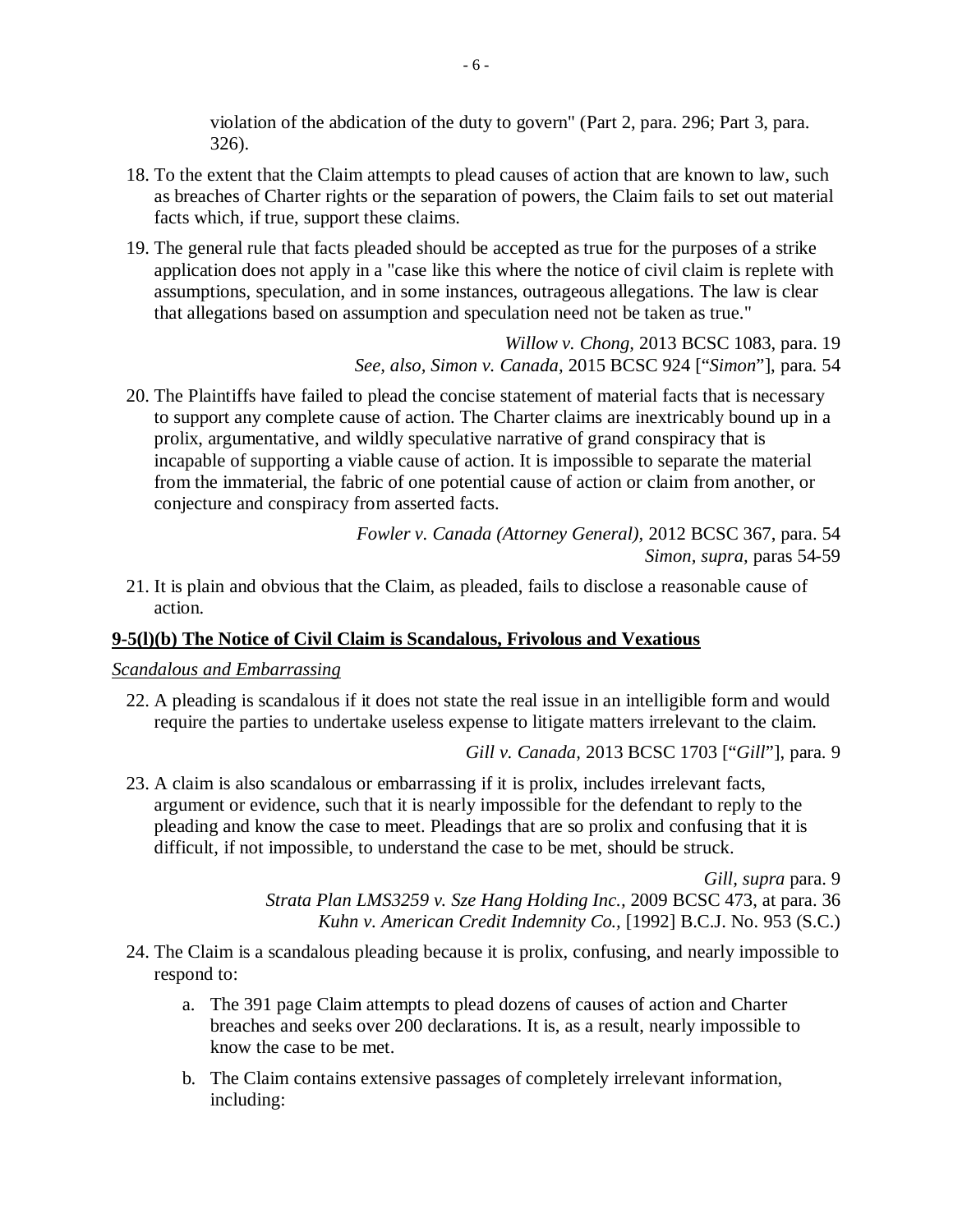- i. A COVID-19 timeline beginning in 2000 with Bill Gates stepping down as Microsoft CEO (Part 1, para 44) and including such other events as Bill Gates pledging \$10 billion in funding in 2010 for the World Health Organization and announcing the "Decade of Vaccines" (Part 1, para. 50);
- ii. A lengthy narrative describing an alleged "global political agenda behind [the] unwarranted measures" (Part 1, paras. 207-300);
- iii. A detailed 81 page narrative about the individual Plaintiffs dealings with government employees, health care professionals, and police officers (Part 1, pages 1-81).
- c. The Claim relies extensively on the Criminal Code of Canada (Part 1, paras. 1 l(b)(h), 115, 141(h), 207(1), 299; Part 2 para. 291, Part 3 paras. 322(k)(iv), 323(f), 333, 361 (f)(k)(iv));
- d. The Claim contains lengthy and convoluted legal arguments (i.e., Part 1 page 108 para. 141; Part 2, paras. 286, 324, 358);
- e. The Claim raises allegations against individuals and entities who are not named as parties such as Bill Gates (Part 1, paras. 216-222), Facebook, Amazon, Google, Yahoo (Part 1, paras. 174,216), Doug Ford (Part 1, para. 152(c)), and others.
- 25. The Claim is also a scandalous pleading because it fails to meet the basic requirements for pleadings under the *Rules*.
	- a. The Claim contains over 1600 paragraphs and subparagraphs. It fails to set out a concise statement of the material facts, relief sought, and legal basis in violation of Rules  $3-1(1)-(3)$ ;
	- b. The Claim pleads evidence in contravention of Rule 3-7(1), including dozens of lengthy quotations from various COVID-19 commentators and activists and hundreds of footnotes to miscellaneous websites, articles, policy documents, and articles;
	- c. The Claim pleads conclusions of law, unsupported by facts, in contravention of Rule 3-7(9);
	- d. The Claim appears to plead amounts of damages in contravention of Rule 3-7(14).

#### *Frivolous*

26. A pleading is frivolous if it is without substance, is groundless, fanciful, 'trifles with the court' or wastes time".

*Borsato v. Basra*, [2000] B.C.J. No. 84, 43 C.P.C. (4th) 96, at para 24

- 27. The Claim is a frivolous pleading because it promotes fanciful conspiracy theories about the origins of the COVID-19 pandemic, the efficacy of COVID-19 measures, and the motivations of the Provincial and Health Authority Defendants. These allegations include, by way of example only:
	- a. "The Plaintiffs state, and the fact is, that the illegal actions, and decrees issued by The Defendants and other public officials were done, in abuse and excess of their offices, knowingly to propagate a groundless and falsely-declared 'pandemic" ...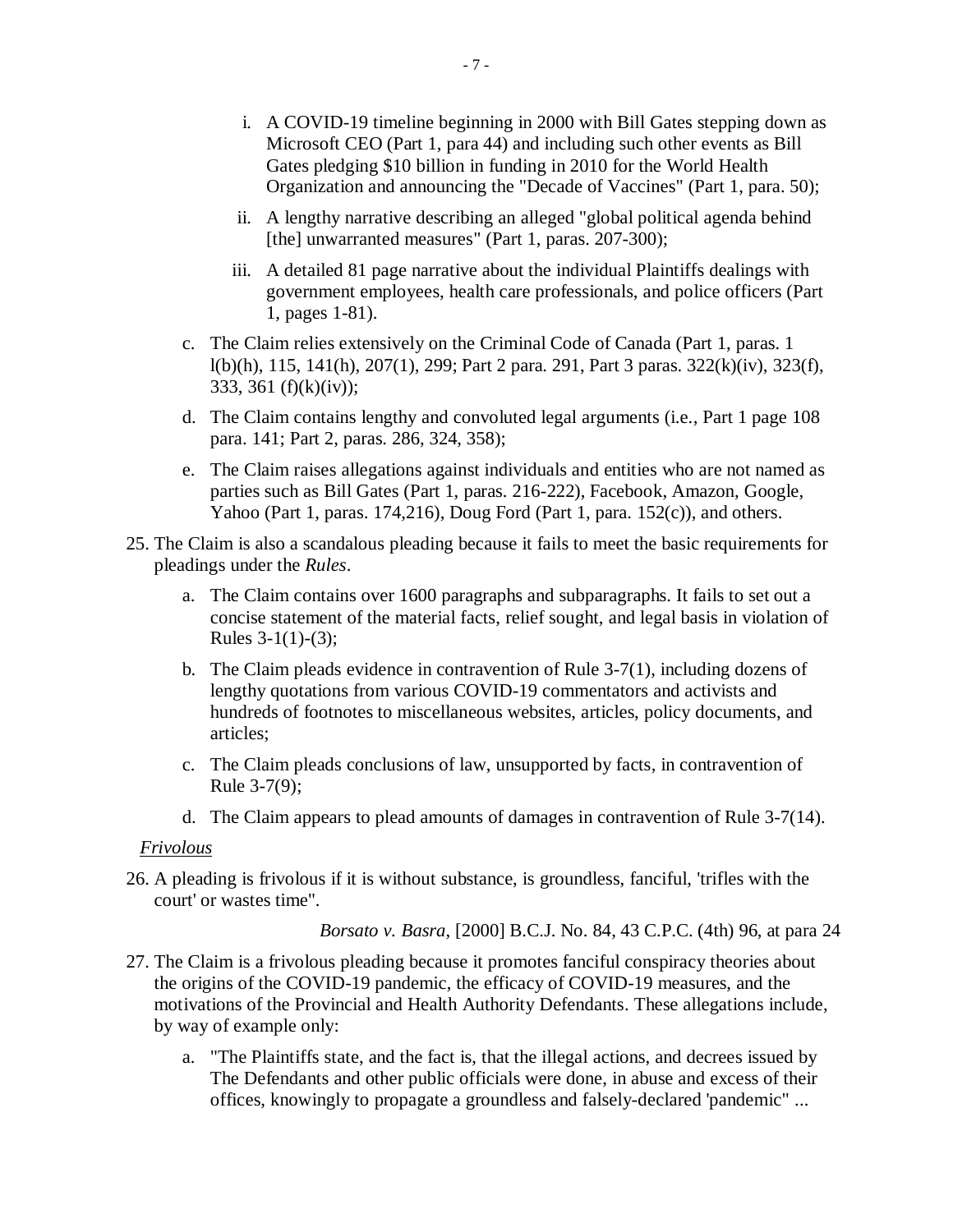designed and implemented for improper and ulterior purposes, at the behest of the WHO, controlled and directed by Billionaire, Corporate, and Organizational Global Oligarchs." (Part 1, para. 155);

- b. "The Plaintiffs state, and the fact is, that the non-medical aims and objectives to declare the "pandemic", for something it is not beyond one of many annual seasonal viral respiratory illnesses, was to, inter alia, effect the following non-medical agendas, by using the COVID- 19 [sic] as a cover and a pretext: (a) To effect a massive bank and stock market bail-out needed because the banking system was poised to again collapse since the last collapse of 2008 in that the World debt had gone from \$147 Trillion dollars in 2008 to \$321 Trillion dollars in January, 2020" (Part 1, para 208(a));
- c. "The fact is that the pandemic pretense is there to establish a "new normal", of a New (Economic) World Order, with a concurrent neutering of the Democratic and Judicial institutions and an increase and dominance of the police state; (c) A massive and concentrated push for mandatory vaccines of every human on the planet earth with concurrent electronic surveillance by means of proposed: (i) Vaccine "chips", bracelets", and "immunity passports"; (ii) Contract- tracing via cell-phones; (iii) Surveillance with the increased 50 capacity; (d) The elimination of cash- currency and the installation of strictly digital currency to better-effect surveillance." (Part 1, para. 208(b)-(d)); and
- d. "The Plaintiffs state that, and fact is, this global vaccination scheme which is being propelled and pushed by the Defendants, is with the concurrent aim of total and absolute surveillance of the Plaintiffs and all citizens." (Part 1, para. 308)

## **Rule 9-5(l)(a) and (d) - The Claim is Vexatious and an Abuse of Process**

28. Little distinction exists between a vexatious action and one that is an abuse of process as the two concepts have strikingly similar features.

## *Dixon v. Stork Craft Mamifacturing Inc.,* 2013 BCSC 1117

29. Abuse of process is not limited to cases where a claim or an issue has already been decided in other litigation, but is a flexible doctrine applied by the court to values fundamental to the court system. In *Toronto (City) v. Canadian Union of Public Employees, Local 79 (CUPE)*, [2003] 3 S.C.R. 77, the court stated at para. 37:

> Canadian courts have applied the doctrine of abuse of process to preclude relitigation in circumstances where the strict requirements of issue estoppel (typically the privity/mutuality requirements) are not met, but where allowing the litigation to proceed would nonetheless violate such principles as judicial economy, consistency, finality and the integrity of the administration of justice.

30. Vexatious actions include those brought for an improper purpose, including the harassment and oppression of other parties by multifarious proceedings brought for purposes other than the assertion of legitimate rights. Where it is obvious that an action cannot succeed, or if the action would lead to no possible good, or if no reasonable person can reasonably expect to obtain relief, the action is vexatious.

*Lang Michener Lash Johnston v. Fabian,* [1987] O.J. No. 355 ["*Lang Michener*"], at para. 19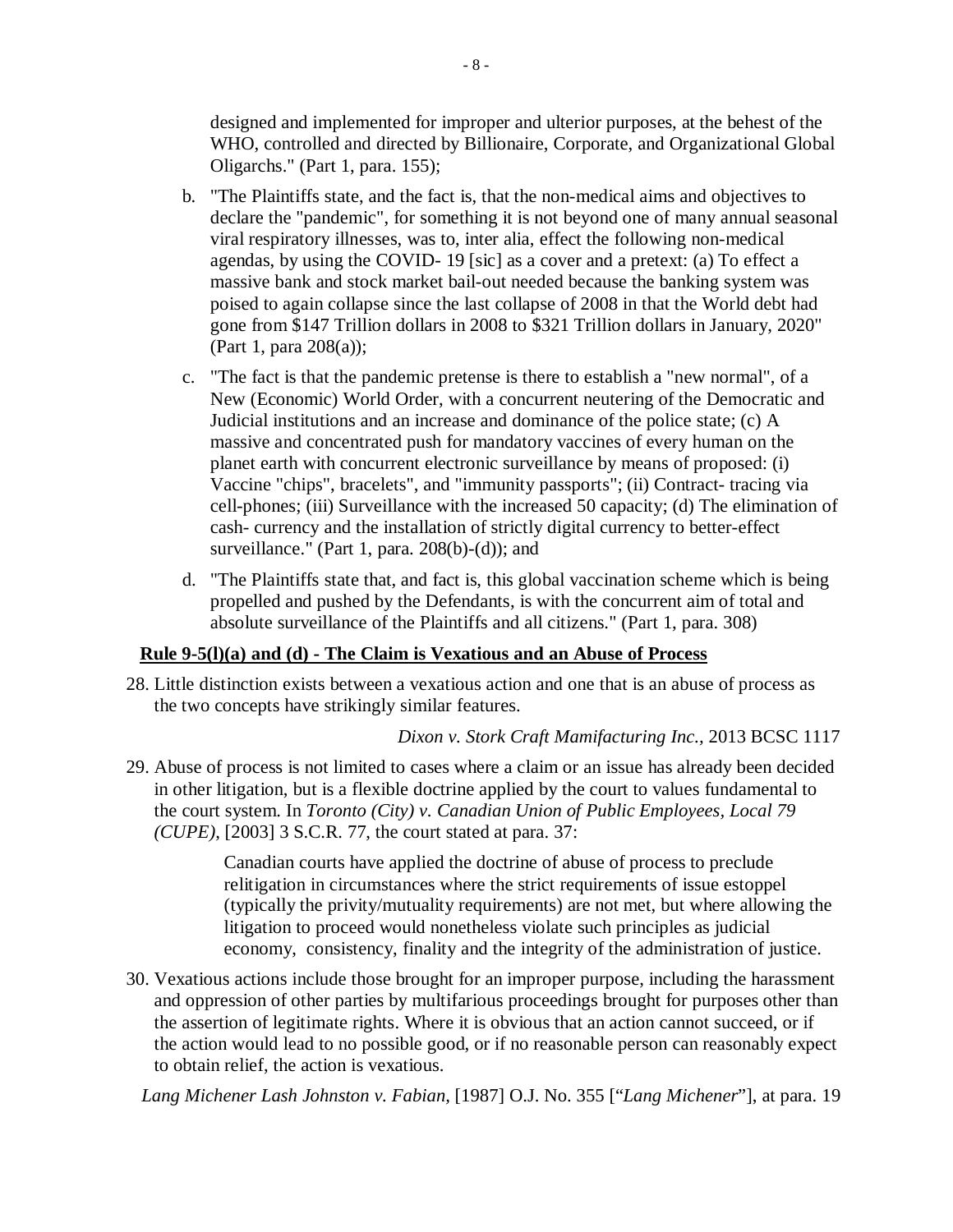- 31. There are a multitude of bases upon which to conclude that the Claim is an abuse of process. These include the Plaintiffs' attempt to use the judicial process to adjudicate conspiracy theories and seek declarations on non-justiciable questions of medical science and public health policy.
- 32. More concerning, the Claim bears the hallmarks of a vexatious and abusive claim that is intended to harass and oppress the parties (and non-parties):
	- a. The Claim advances against the Defendant Provincial Health Officer, without factual foundation, spurious allegations of "crimes against humanity" in relation to the implementation of COVID-19 measures and international public health work in the early 2000s (Part 1, para. 293);
	- b. The Claim advances irrelevant allegations about alleged conflicts of interests or hypocritical conduct relating to the private lives of both parties and non-parties (Part 1 para 8(k), 44, 154(c)-(f), 155, 207(b), 298);
	- c. The Plaintiffs make broad, sweeping criminal allegations against a large number of named and unnamed government employees and officials (Part 1, para 11, 141 (h), 15l(d), 261 (pg. 234) 264 (pg. 235) 300(d));
	- d. The Claim uses inflammatory and inappropriate language to describe alleged actions of Defendants and public officials such as "egregious crimes against humanity", (Part 1 para. 290) "fraudulent" (Part 1 para. 251 ), or "Stalinist censorship" (Part 1 para. 280 (pg. 308), or to suggest that politicians or officials have "no clue" (Part 1 para. 154), are "wholly unqualified" (Part 1 para. 154) or are "outright lying" (Part 1 para. 279 (pg. 240))
- 33. The Applicants submit the Claim has been brought for an improper purpose. The Plaintiffs and their counsel must know, or ought to know, that a 391 page Claim seeking over 200 declarations concerning alleged criminal conduct and the efficacy of public health measures "cannot succeed ... [and] would lead to no possible good": *Lang Michener, supra*.
- 34. The Claim is intended, at least in part, to intimidate and harass health authorities, public officials and politicians, including the Provincial Health Officer, by advancing spurious, public allegations of criminal conduct, conflicts of interest, and ulterior motives. This intention is further corroborated by the Plaintiff Action4Canada's simultaneous campaign to encourage individuals to serve government officials and politicians with "Notices of Liability" for their actions in responding to the COVID-19 pandemic (Affidavit #1 of Rebecca Hill, Ex. G, I).
- 35. The Claim is also intended, at least in part, to consolidate, publicize, and amplify COVID-19 conspiracy theories and misinformation. The Claim is a book-length tirade against the entirety of British Columbia's response to the pandemic, with dozens of quotes from, and hundreds of footnotes to, anti-mask, anti-lockdown, and anti-vaccine resources. Both Action4Canada and its counsel have promoted the Claim online and on social media (Affidavit #1 of Rebecca Hill, Ex. D, K).
- 36. These are improper purposes to file and prosecute a civil action. There can be no question that the Claim is an abuse of process. Permitting this litigation to proceed would violate the principles of judicial economy and the integrity of the administration of justice.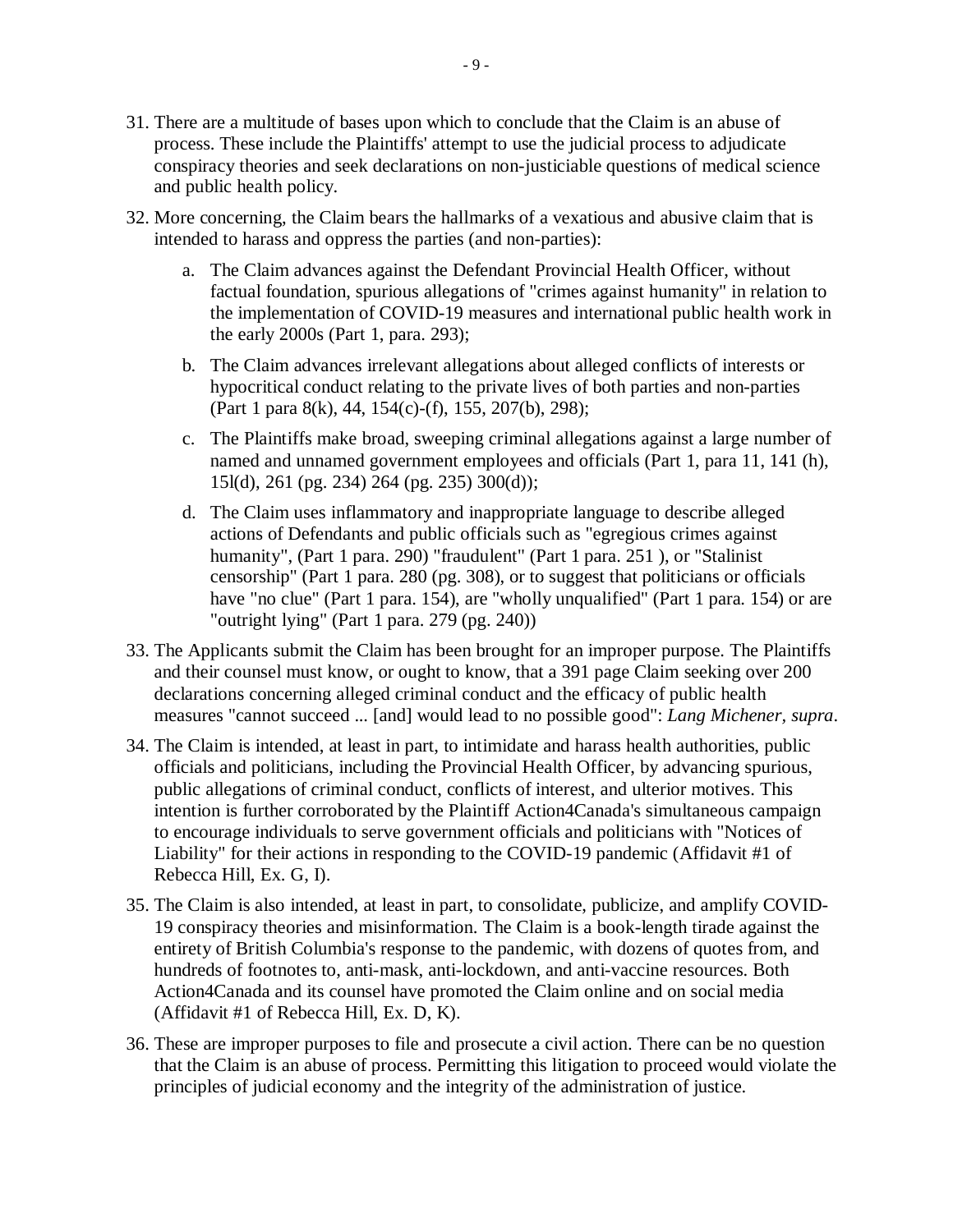37. Providing the Plaintiffs with an opportunity to redraft their pleadings would only further this abuse of the Court's process.

#### **Part 4: MATERIAL TO BE RELIED ON**

- 1. The pleadings filed in this action;
- 2. Affidavit #1 of Rebecca Hill made 10 January 2022

The applicants estimates that the application will take 1 day collectively with the application of the Province of British Columbia.

 $\boxtimes$  This matter is within the jurisdiction of a master.

 $\parallel$  This matter is not within the jurisdiction of a master.

TO THE PERSONS RECEIVING THIS NOTICE OF APPLICATION: If you wish to respond to this notice of application, you must, within 5 business days after service of this notice of application or, if this application is brought under Rule 9-7, within 8 business days after service of this notice of application,

(a) file an application response in Form 33,

(b) file the original of every affidavit, and of every other document, that

(i) you intend to refer to at the hearing of this application, and

(ii) has not already been filed in the proceeding, and

(c) serve on the applicant 2 copies of the following, and on every other party of record one copy of the following:

(i) a copy of the filed application response;

(ii) a copy of each of the filed affidavits and other documents that you intend to refer to at the hearing of this application and that has not already been served on that person;

(iii) if this application is brought under Rule 9-7, any notice that you are required to give under Rule 9-7 (9).

Date: 17/Jan/2022 \_\_\_\_\_\_\_\_\_\_\_\_\_\_\_\_\_\_\_\_\_\_\_\_\_\_\_\_\_\_\_\_\_\_\_\_\_\_\_\_\_

Signature of Timothy J. Wedge  $\square$  applicant  $\square$  lawyer for applicants, Vancouver Island Health Authority and Providence Health  $Care$ 

Attn: Timothy J. Wedge Carfra Lawton LLP 6 th Floor – 395 Waterfront Crescent Victoria BC V8T 5K7 Phone: 250-995-4264 Email: [twedge@carlaw.ca](mailto:twedge@carlaw.ca)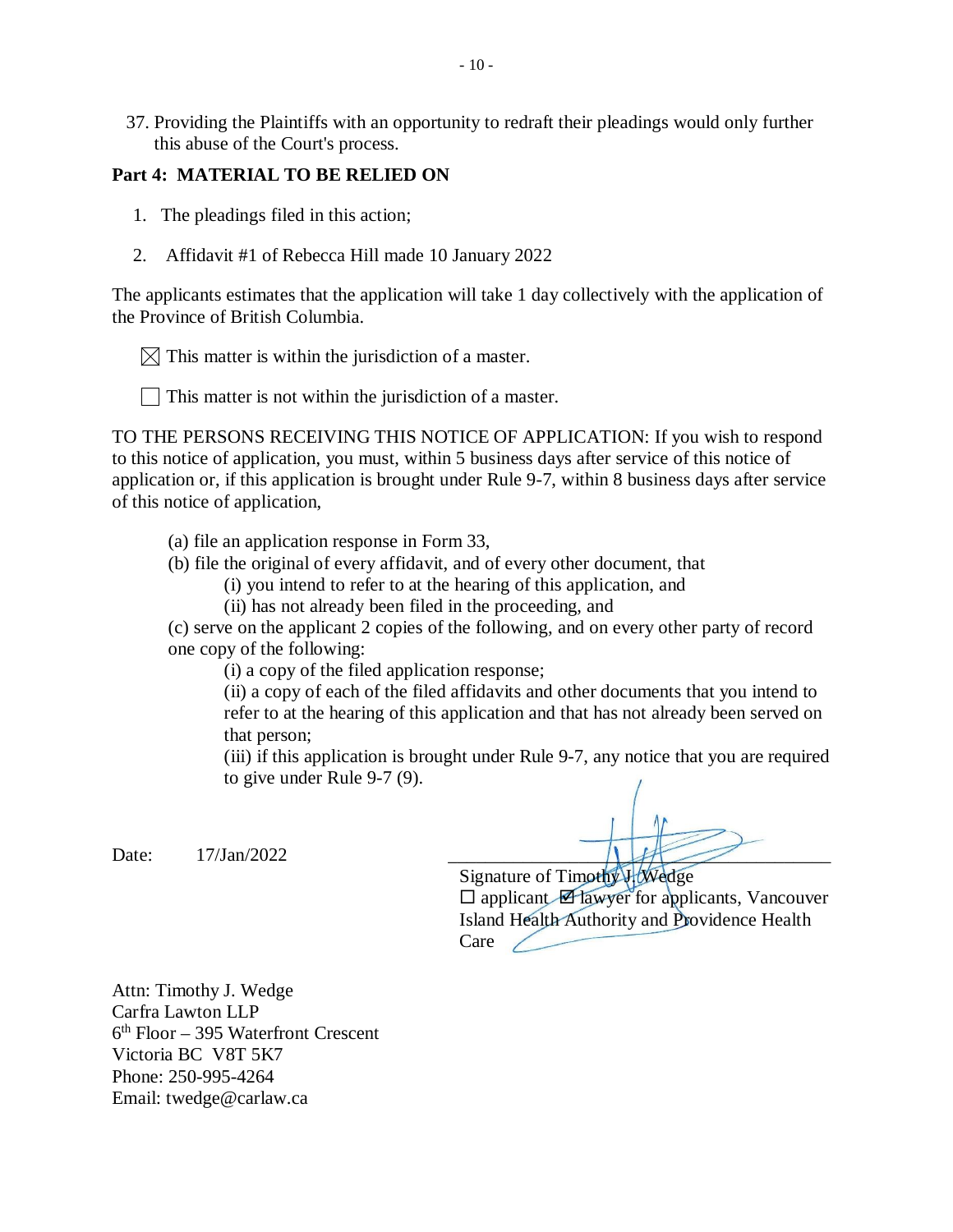- 11 -

|              | To be completed by the court only:                                               |  |  |  |
|--------------|----------------------------------------------------------------------------------|--|--|--|
| Order made:  |                                                                                  |  |  |  |
| $\mathsf{L}$ | in the terms requested in paragraphs  of Part 1 of this notice of<br>application |  |  |  |
|              | with the following variations and additional items:                              |  |  |  |
|              |                                                                                  |  |  |  |
|              |                                                                                  |  |  |  |
|              |                                                                                  |  |  |  |
|              |                                                                                  |  |  |  |
| Dated:       |                                                                                  |  |  |  |
| .            |                                                                                  |  |  |  |
|              | Signature of $\Box$ Judge $\Box$ Master                                          |  |  |  |
|              |                                                                                  |  |  |  |

# **Appendix**

## **THIS APPLICATION INVOLVES THE FOLLOWING:**

discovery: comply with demand for documents

discovery: production of additional documents

other matters concerning document discovery

sextend oral discovery

other matter concerning oral discovery

□ amend pleadings

add/change parties

summary judgment

summary trial